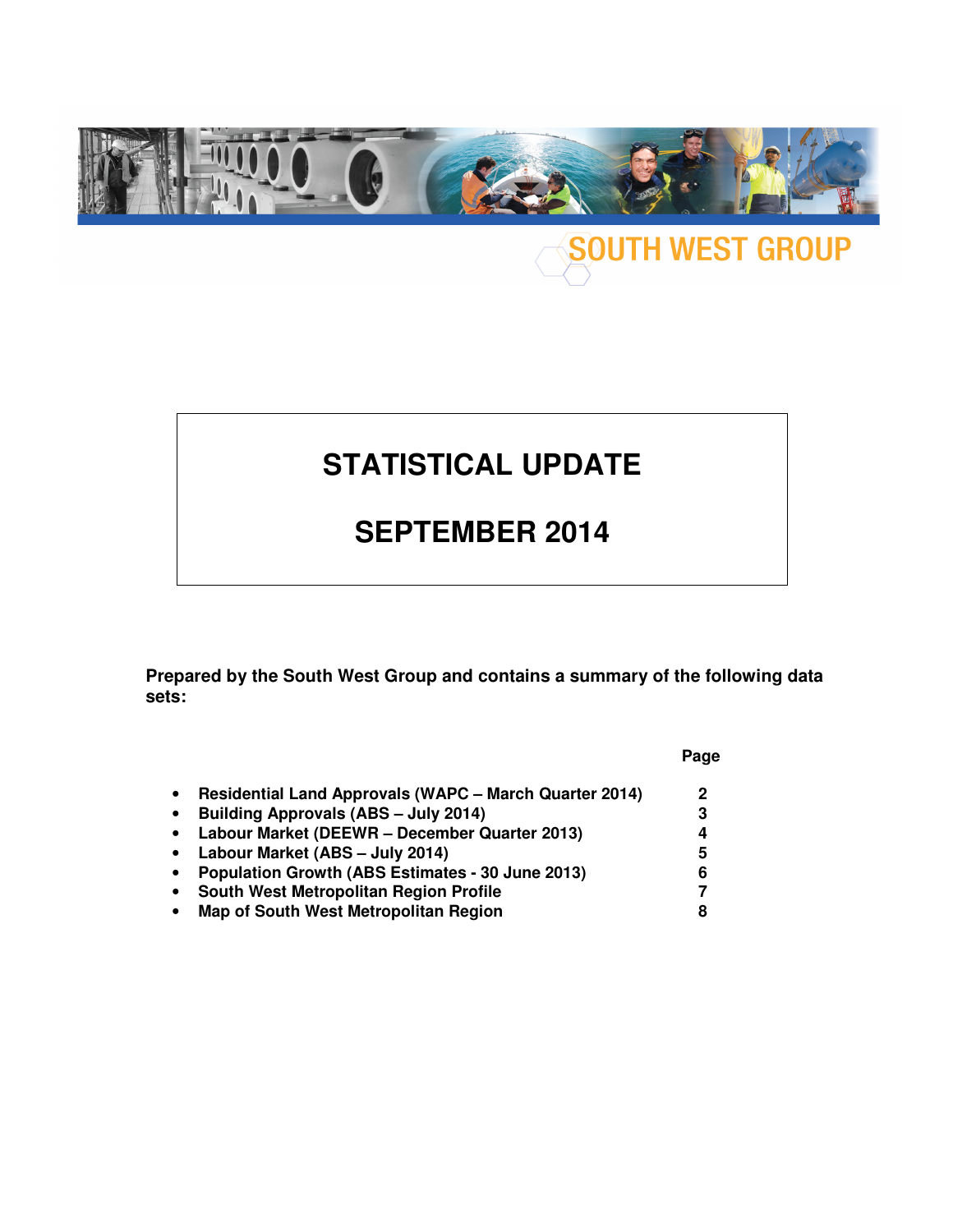#### **SOUTH WEST CORRIDOR RESIDENTIAL LAND FINAL APPROVALS – MARCH 2014 QUARTER**

| <b>LGA</b>                                 | 2007/08 | 2008/09 | 2009/10        | 2010/11 | 2011/12 | 2012/13        | <b>Sept</b><br>Qtr<br>2013 | <b>Dec</b><br>Qtr<br>2013 | Mar<br>Qtr<br>2014 | Jun<br>Qtr<br>2014 |
|--------------------------------------------|---------|---------|----------------|---------|---------|----------------|----------------------------|---------------------------|--------------------|--------------------|
| Cockburn                                   | 1433    | 611     | 637            | 715     | 744     | 865            | 157                        | 309                       | 151                |                    |
| East<br><b>Fremantle</b>                   | 24      | 16      | $\overline{4}$ | 4       | 5       | $\overline{7}$ | $\Omega$                   | $\Omega$                  | $\Omega$           |                    |
| <b>Fremantle</b>                           | 189     | 173     | 146            | 128     | 120     | 105            | 24                         | 20                        | 46                 |                    |
| Kwinana                                    | 211     | 192     | 403            | 359     | 278     | 572            | 147                        | 151                       | 186                |                    |
| <b>Melville</b>                            | 300     | 202     | 187            | 251     | 224     | 186            | 69                         | 48                        | 63                 |                    |
| Rockingham                                 | 894     | 817     | 795            | 1 1 1 0 | 1 0 6 0 | 1 4 3 9        | 290                        | 291                       | 651                |                    |
| Total<br>Region                            | 3051    | 2011    | 2 1 7 2        | 2 5 6 7 | 2 4 3 1 | 3 1 7 4        | 687                        | 819                       | 1 0 9 7            |                    |
| <b>Total Perth</b><br>Metropolitan<br>Area | 11 696  | 7815    | 7816           | 10 193  | 9 2 5 9 | 12 949         | 2873                       | 3 7 7 9                   | 3 2 1 1            |                    |
| Percentage<br>Region to<br>Perth Metro     | 26.1%   | 25.7%   | 27.8%          | 25.2%   | 27.7%   | 24.5%          | 23.9%                      | 21.6%                     | 34.2%              |                    |

Source: Western Australian Planning Commission State Lot Activity to 31 March 2014 – released June 2014

#### **Location of Residential Final Approvals for March Quarter 2014**

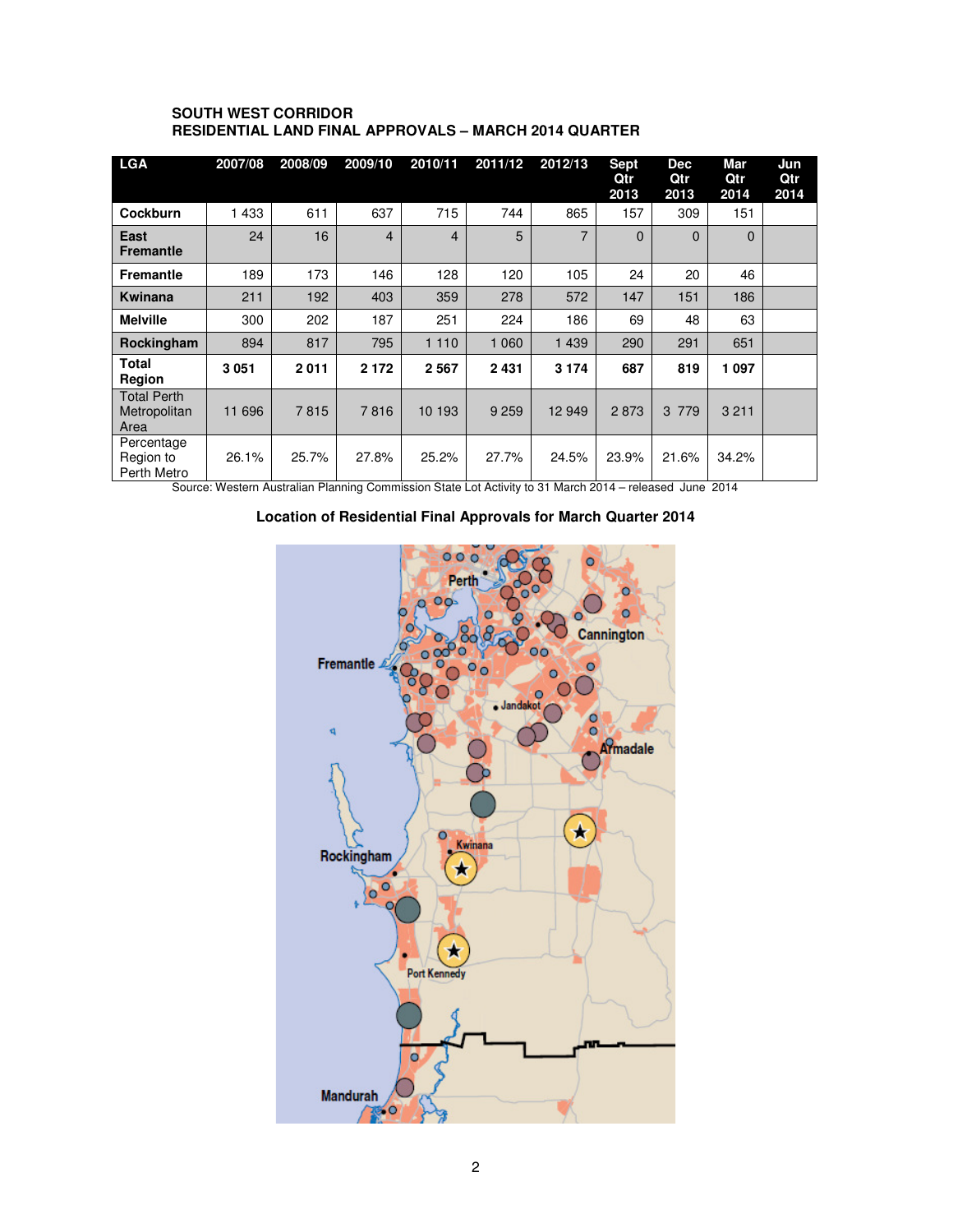#### **BUILDING APPROVALS SOUTH WEST METROPOLITAN REGION (2014/15 FINANCIAL YEAR) ABS 8731.0 - July 2014**

| <b>LGA</b>               | <b>New</b><br><b>Houses</b> | <b>New Other</b><br><b>Residential</b> | <b>Total</b><br><b>Dwellings</b> | Value<br><b>Residential</b><br>\$000 | Value<br><b>Non</b><br><b>Residential</b><br>\$000 | Value<br><b>Building</b><br>\$000 |
|--------------------------|-----------------------------|----------------------------------------|----------------------------------|--------------------------------------|----------------------------------------------------|-----------------------------------|
| Cockburn                 | 116                         | 253                                    | 369                              | 88.586                               | 14.291                                             | 102,877                           |
| East<br><b>Fremantle</b> | 4                           |                                        | $\overline{4}$                   | 1,291                                |                                                    | 1,291                             |
| <b>Fremantle</b>         | 4                           |                                        | 4                                | 1.241                                | 3,000                                              | 4,241                             |
| Kwinana                  | 95                          |                                        | 95                               | 20.656                               | 5.744                                              | 26.400                            |
| <b>Melville</b>          | 14                          | 6                                      | 20                               | 13,202                               | 7,356                                              | 13,938                            |
| Rockingham               | 109                         | 6                                      | 115                              | 27.074                               | 8,533                                              | 35,607                            |
| <b>Total Region</b>      | 342                         | 265                                    | 607                              | 152,050                              | 38,924                                             | 184,354                           |
| % Perth<br><b>Metro</b>  | 19.5%                       | 28.6%                                  | 22.6%                            | 21.2%                                | 21.2%                                              | 20.5%                             |
| Perth<br>Metro Area      | 1,750                       | 927                                    | 2,682                            | 717,234                              | 183,167                                            | 900,401                           |

Released 2 September 2014

#### **BUILDING APPROVALS SOUTH WEST METROPOLITAN REGION (2013/14 FINANCIAL YEAR) ABS 8731.0 - July 2013 to June 2014**

| <b>LGA</b>               | <b>New</b><br><b>Houses</b> | <b>New Other</b><br><b>Residential</b> | <b>Total</b><br><b>Dwellings</b> | Value<br><b>Residential</b><br>\$000 | Value<br>Non<br><b>Residential</b><br>\$000 | Value<br><b>Building</b><br>\$000 |
|--------------------------|-----------------------------|----------------------------------------|----------------------------------|--------------------------------------|---------------------------------------------|-----------------------------------|
| Cockburn                 | 969                         | 558                                    | 1,540                            | 421,162                              | 158,853                                     | 575,015                           |
| East<br><b>Fremantle</b> | 20                          | 122                                    | 143                              | 64,026                               | 1 3 6 4                                     | 65,390                            |
| <b>Fremantle</b>         | 120                         | 26                                     | 151                              | 60.169                               | 52,590                                      | 112,759                           |
| Kwinana                  | 934                         | 47                                     | 981                              | 204.705                              | 54.403                                      | 259.108                           |
| <b>Melville</b>          | 217                         | 63                                     | 283                              | 153,850                              | 106,416                                     | 260,266                           |
| Rockingham               | 2,255                       | 208                                    | 2,468                            | 554,289                              | 200,413                                     | 754.702                           |
| <b>Total Region</b>      | 4,515                       | 1,024                                  | 5.566                            | 1,458,201                            | 572,675                                     | 2,027,240                         |
| % Perth<br><b>Metro</b>  | 23.8%                       | 17.4%                                  | 22.3%                            | 21.5%                                | 14.6%                                       | 19.0%                             |
| Perth<br>Metro Area      | 19,003                      | 5.885                                  | 24,952                           | 6,777,480                            | 3,915,778                                   | 10,686,258                        |

Released 31 July 2014

#### **BUILDING APPROVALS SOUTH WEST METROPOLITAN REGION (2012/13 FINANCIAL YEAR) ABS 8731.0 July 2012 - June 2013**

| <b>LGA</b>              | <b>New</b><br><b>Houses</b> | <b>New Other</b><br><b>Residential</b> | Total<br><b>Dwellings</b> | Value<br><b>Residential</b><br>\$000 | Value<br>Non<br><b>Residential</b><br>\$000 | Value<br><b>Building</b><br>\$000 |
|-------------------------|-----------------------------|----------------------------------------|---------------------------|--------------------------------------|---------------------------------------------|-----------------------------------|
| Cockburn                | 908                         | 393                                    | 1,305                     | 334.691                              | 298.342                                     | 633,033                           |
| East<br>Fremantle       | 19                          | $\Omega$                               | 19                        | 20.873                               | 477                                         | 21.350                            |
| <b>Fremantle</b>        | 131                         | 193                                    | 325                       | 99,733                               | 60,868                                      | 160,601                           |
| Kwinana                 | 533                         | 18                                     | 551                       | 113.179                              | 40,676                                      | 153,855                           |
| <b>Melville</b>         | 231                         | 10                                     | 242                       | 148,292                              | 196,193                                     | 344,485                           |
| Rockingham              | 1,648                       | 81                                     | 1,731                     | 393,419                              | 42.681                                      | 436,100                           |
| <b>Total Region</b>     | 3.470                       | 695                                    | 4.173                     | 1,110,187                            | 639,237                                     | 1,749,424                         |
| % Perth<br><b>Metro</b> | 23.4%                       | 14.8%                                  | 21.3%                     | 21.3%                                | 17.8%                                       | 20.1%                             |
| Perth<br>Metro Area     | 14.807                      | 4,689                                  | 19,562                    | 5,210,624                            | 3,590,839                                   | 8,720,463                         |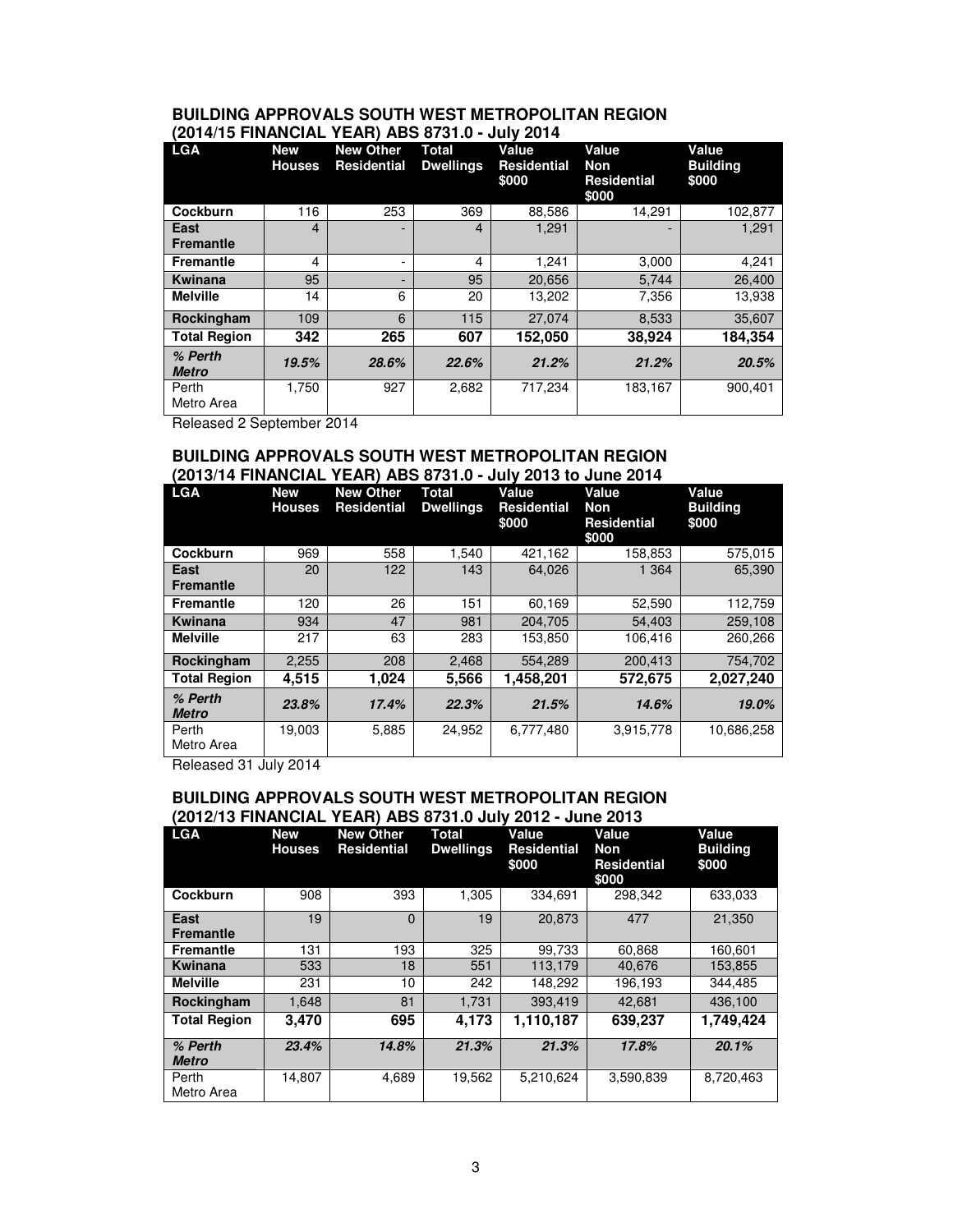#### **SOUTH METROPOLITAN REGION LABOUR MARKET INFORMATION**

#### **Department of Education, Employment and Workplace Relations Small Area December Quarter 2013 Smoothed**

| <b>LGA</b>                                  | <b>Unemployment</b><br>(Unemployment Rate %) | Labour<br>Force      |                     |                          |                         |                         |
|---------------------------------------------|----------------------------------------------|----------------------|---------------------|--------------------------|-------------------------|-------------------------|
|                                             | <b>December</b><br>2012                      | <b>March</b><br>2013 | June<br>2013        | <b>September</b><br>2013 | <b>December</b><br>2013 | <b>December</b><br>2013 |
| Cockburn                                    | 2 2 5 0<br>$(4.1\%)$                         | 2 4 0 3<br>(4.3%)    | 2651<br>$(4.8\%)$   | 2665<br>(4.8%)           | 2637<br>$(4.9\%)$       | 54 291                  |
| <b>East Fremantle</b>                       | 115<br>(2.3%)                                | 119<br>$(2.4\%)$     | 131<br>(2.6%)       | 132<br>(2.6%)            | 127<br>(2.6%)           | 4 9 4 0                 |
| <b>Fremantle</b>                            | 993<br>(5.5%)                                | 1 0 6 3<br>(5.8%)    | 1 1 7 8<br>(6.4% )  | 1 200<br>(6.5%)          | 1 1 7 1<br>(6.5%)       | 17905                   |
| <b>Kwinana</b>                              | 1 3 8 9<br>(9.8%                             | 1 504<br>$(10.4\%)$  | 1678<br>(11.6%)     | 1688<br>(11.8%)          | 1686<br>(11.9%)         | 14 132                  |
| <b>Melville</b>                             | 1489<br>(2.2%)                               | 1606<br>$(2.3\%)$    | 1 7 7 1<br>(2.6%)   | 1790<br>$(2.6\%)$        | 1768<br>$(2.6\%)$       | 67750                   |
| Rockingham                                  | 3 3 5 0<br>$(6.1\%)$                         | 3533<br>(6.3%)       | 3873<br>(6.9%       | 3 9 0 3<br>$(7.0\%)$     | 3880<br>(7.1%)          | 54 746                  |
|                                             |                                              |                      |                     |                          |                         |                         |
| <b>South West</b><br>Metropolitan<br>Region | 9586<br>$(4.4\%)$                            | 10 228<br>(4.7%)     | 11 282<br>(5.1%)    | 11 378<br>(5.2%)         | 11 378<br>(5.3%)        | 213 764                 |
|                                             |                                              |                      |                     |                          |                         |                         |
| Metropolitan<br>Perth<br>Total              | 39 211<br>$(3.9\%)$                          | 35 868<br>$(3.9\%)$  | 42 985<br>$(4.7\%)$ | 44 900<br>$(4.3\%)$      | 43 800<br>$(4.2\%)$     | 1042 500                |
|                                             |                                              |                      |                     |                          |                         |                         |
| Western<br>Australia Total                  | 54 050<br>$(4.0\%)$                          | 56 613<br>$(4.1\%)$  | 61 143<br>$(4.4\%)$ | 64 200<br>$(4.6\%)$      | 64 500<br>$(4.6\%)$     | 1 388 800               |

Source: http://employment.gov.au/small-area-labour-markets-publication Australian Regional Labour Markets December 2013, released 7 March 2014

#### **South West Metropolitan Region Area Profile – December 2013**

| $\bullet$ | Working Age Population (15-64): | 266,400   |
|-----------|---------------------------------|-----------|
|           | • Employment Rate $(15-64)$ :   | $71.5 \%$ |
|           | • Participation Rate $(15+)$ :  | 64.9%     |
| $\bullet$ | Unemployment Rate $(15+)$ :     | 4.8 $%$   |

- Youth Unemployment Rate (15-24): 11.2 %
- Teenage Full-Time UE Rate (15-19): 20.2 %
- Teenage Full-Time UE to Population Ratio (15-19): 4.2 %

Source: DEEWR Small Area Labour Markets estimates, smoothed series (from http://lmip.gov.au/default.aspx?LMIP/LFR/WA/Perth/SouthWestMetropolitan ) ٦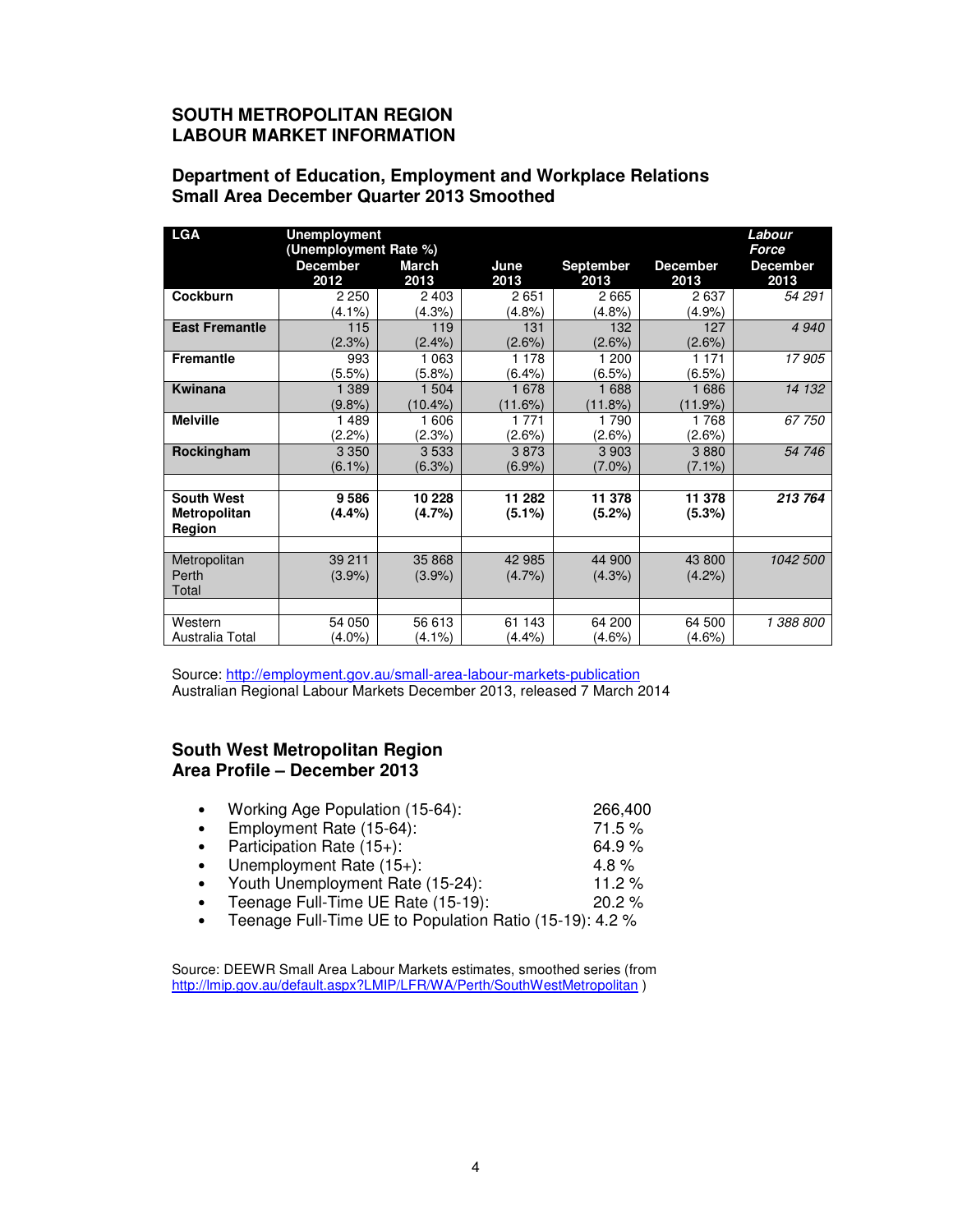#### **SOUTH METROPOLITAN REGION LABOUR MARKET INFORMATION**

#### **ABS Region Employment – July 2014**

|                          |                                            |                    |                    | Unemployed '000    | (Unemployment Rate %) |                 |                    |                 |
|--------------------------|--------------------------------------------|--------------------|--------------------|--------------------|-----------------------|-----------------|--------------------|-----------------|
| <b>LGA</b>               | Employed '000<br><b>Participation Rate</b> |                    |                    |                    |                       |                 |                    |                 |
|                          | <b>Dec</b>                                 | Jan*               | Feb                | Mar                | <b>April</b>          | May             | June               | July            |
|                          | 2013                                       | 2014               | 2014               | 2014               | 2014                  | 2014            | 2014               | 2014            |
| <b>Cockburn</b>          | (5.0%                                      | (6.4%)             | $(6.6\%)$          | $(6.0\%)$          | (5.3%)                | (6.1%)          | (5.2%)             | (4.5%)          |
| East<br><b>Fremantle</b> | (2.8%)                                     | (3.7%)             | (3.7%)             | (3.5%)             | $(3.1\%)$             | (3.5%)          | $(3.1\%)$          | (2.5%)          |
| <b>Fremantle</b>         | (7.5%)                                     | (9.2%)             | $(9.6\%)$          | (8.7%)             | $(8.0\%)$             | (8.7%)          | (7.8%)             | $(6.6\%)$       |
| <b>Kwinana</b>           | (10.5%)                                    | (11.5%)            | (11.7%)            | (11.2%)            | (10.7%)               | (11.3%)         | (10.6%)            | (9.4% )         |
| <b>Melville</b>          | (2.6%)                                     | (3.3%)             | $(3.4\%)$          | (3.2%)             | (2.7%)                | (3.2%)          | (2.6%)             | $(2.4\%)$       |
| Rockingham               | (7.5%)                                     | (9.2%)             | (9.4% )            | (8.8%)             | $(8.0\%)$             | (8.9%)          | (7.8%)             | (6.7%)          |
|                          |                                            |                    |                    |                    |                       |                 |                    |                 |
| <b>South West</b>        | 10.8                                       | 14.2               | 15.2               | 13.0               | 11.6                  | 13.3            | 11.2               | 9.5             |
| <b>Metropolitan</b>      | (5.2%)<br>198.6                            | $(6.6\%)$<br>199.6 | $(7.0\%)$<br>201.8 | $(6.2\%)$<br>197.5 | $(5.5\%)$<br>199.6    | (6.3%)<br>199.0 | $(5.4\%)$<br>196.4 | (4.5%)<br>202.4 |
| Total                    | 65.1%                                      | 64.9%              | 65.7%              | 63.6%              | 63.6%                 | 63.8%           | 62.3%              | 63.4%           |
|                          |                                            |                    |                    |                    |                       |                 |                    |                 |
| Metropolitan             | 39.0                                       | 56.4               | 71.0               | 60.2               | 56.4                  | 59.6            | 57.7               | 54.4            |
| Perth                    | (3.7%)                                     | $(5.1\%)$          | $(6.3\%)$          | $(5.4\%)$          | $(5.1\%)$             | (5.3%)          | $(5.1\%)$          | (4.8%)          |
| Total                    | 1018.1<br>68.8%                            | 1042.6<br>67.5%    | 1054.0<br>68.9%    | 1058.3<br>68.3%    | 1056.6<br>67.7%       | 1069.9<br>68.5% | 1069.0<br>68.1%    | 1073.5<br>68.0% |
|                          |                                            |                    |                    |                    |                       |                 |                    |                 |
|                          | 61.2                                       | 76.9               | 93.3               | 76.5               | 71.6                  | 72.5            | 70.7               | 70.3            |
| Western                  | $(4.3\%)$                                  | $(5.5\%)$          | $(6.5\%)$          | $(5.4\%)$          | $(5.0\%)$             | $(5.1\%)$       | (4.9%              | (4.9%           |
| Australia Total          | 1353.7                                     | 1331.3             | 1340.5             | 1348.5             | 1349.5                | 1363.9          | 1366.1             | 1367.2          |
|                          | 68.5%                                      | 68.0%              | 69.1%              | 68.5%              | 68.1%                 | 68.6%           | 68.4%              | 68.3%           |

Source: ABS 6291.0.55.001 released 14 August 2014

Figures highlighted yellow are South West Group estimates based on past distribution of unemployment

\* ABS revisions made to labour force estimates as a result of the population benchmarks being rebenchmarked (updated) to include information from the 2011 Census of Population and Housing (Census) were undertaken from January 2014, which explains the change in unit data and South West Group estimates compared to previous data which were not rebenchmarked.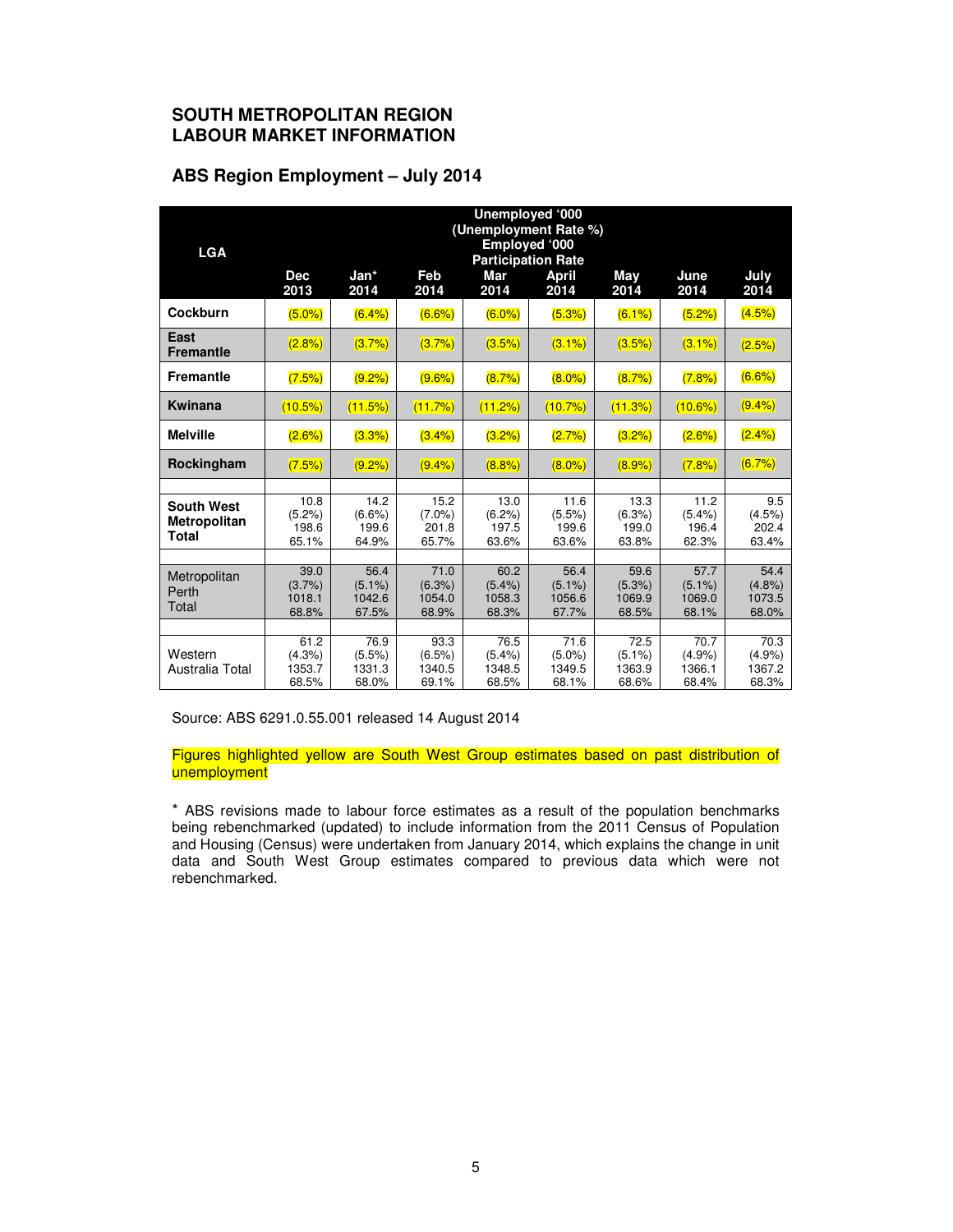#### **SOUTH WEST METROPOLITAN REGION POPULATION GROWTH 2008 TO 2013**

#### **ABS 3218.0 RELEASED 3 APRIL 2014**

| <b>LGA</b>               | <b>Resident Population as at 30 June</b> |         |         |         |         |         | Growth<br>2008-13 | Growth<br>2008-13 |
|--------------------------|------------------------------------------|---------|---------|---------|---------|---------|-------------------|-------------------|
|                          | 2008                                     | 2009    | 2010    | 2011    | 2012    | 2013    | <b>Number</b>     | $\%$              |
| Cockburn                 | 84 909                                   | 88 935  | 91 628  | 95 036  | 99 298  | 103 351 | 15979             | 18.8%             |
| East<br><b>Fremantle</b> | 7 1 5 4                                  | 7 2 4 4 | 7 2 7 0 | 7 4 4 3 | 7 5 8 7 | 7736    | 582               | 8.1%              |
| <b>Fremantle</b>         | 27 148                                   | 27 607  | 27 957  | 28 651  | 29 602  | 30 321  | 3 3 0 4           | 12.2%             |
| <b>Kwinana</b>           | 26 482                                   | 28 047  | 29 132  | 30 697  | 32 5 29 | 34 413  | 7931              | 29.9%             |
| <b>Melville</b>          | 98 607                                   | 99 882  | 100 764 | 102 135 | 104 393 | 106 335 | 7728              | 7.8%              |
| Rockingham               | 96 506                                   | 100 639 | 104 922 | 109 415 | 115 068 | 120 859 | 24 3 53           | 25.2%             |
| <b>Total SWMR</b>        | 340 806                                  | 352 354 | 361 673 | 373 377 | 388 477 | 403 015 | 62 209            | 18.25%            |
| Perth                    | 1682860                                  | 1739342 | 1781132 | 1833567 | 1899999 | 1972358 | 289 498           | 17.2%             |
| SWMR as %<br>of Perth    | 20.25%                                   | 20.25%  | 20.30%  | 20.39%  | 20.44%  | 20.43%  | 20.68%            |                   |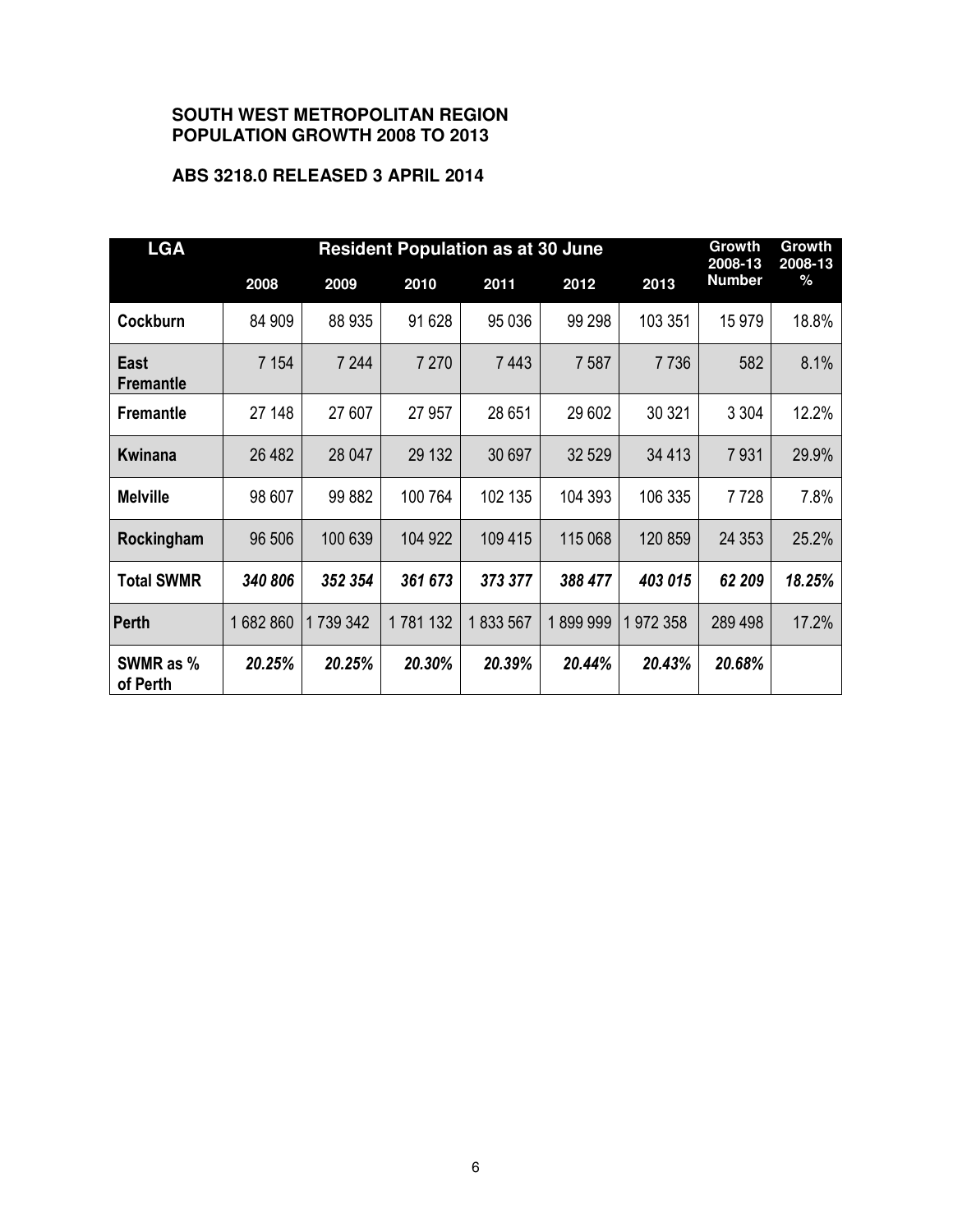

# SOUTH WEST GROUP

| <b>SOUTH WEST METROPOLITAN</b><br><b>REGION</b> | <b>KEY STATISTICAL INFORMATION</b>                                                                                                                                                                           |
|-------------------------------------------------|--------------------------------------------------------------------------------------------------------------------------------------------------------------------------------------------------------------|
| Area                                            | 619.4 square kilometres (approximately 50<br>km long by an average 12km width)                                                                                                                               |
| Location                                        | South Western Quarter of Metropolitan<br>Perth bounded by the Canning River, Swan<br>River, Fremantle Harbour, Cockburn Sound,<br>Warnbro Sound and generally 2 km east of<br>the Kwinana Freeway alignment. |
| <b>Economic Infrastructure</b>                  | Fremantle Port, Australian Marine Complex,<br>Kwinana Industrial Area, HMAS Stirling,<br>Jandakot Airport                                                                                                    |
| <b>Gross Regional Product</b>                   | \$22.04 billion (NIEIR, 2013)                                                                                                                                                                                |
| <b>Current Population June 2013</b>             | 403,015 (ABS ERP 3218.0, 2013)                                                                                                                                                                               |
| Population Growth 2008 to 2013                  | 17.5% or average 3.50% pa (ABS 3218.0,<br>April 2014)                                                                                                                                                        |
| <b>Projected Population 2031</b>                | 568,644 (Based on South West Group<br>estimate)                                                                                                                                                              |
| <b>Participation Rate</b>                       | 63.4% (ABS 6291.0.55.001 July 2014)                                                                                                                                                                          |
| <b>Employed</b>                                 | 202,400 (ABS 6291.0.55.001 July 2014)                                                                                                                                                                        |
| <b>Unemployment Rate</b>                        | 4.5% (ABS 6291.0.55.001 July 2014)                                                                                                                                                                           |
| <b>Indigenous Population</b>                    | 1.6% (Census 2011)                                                                                                                                                                                           |
| <b>Overseas Born Population</b>                 | 37.4% (Census 2011)                                                                                                                                                                                          |
| <b>Personal Income</b>                          | \$11.399 billion (ATO 2009/10)                                                                                                                                                                               |
| <b>Building Approvals (residential)</b>         | \$1.46 billion (ABS July 2013 to June 2014)                                                                                                                                                                  |
| <b>Number of Businesses</b>                     | 29,317 (Census 2011)                                                                                                                                                                                         |
| <b>Internet Access at Home</b>                  | 77.2% (Census 2011)                                                                                                                                                                                          |
| <b>Registered Motor Vehicles</b>                | 288 433 (ABS for 2012)                                                                                                                                                                                       |